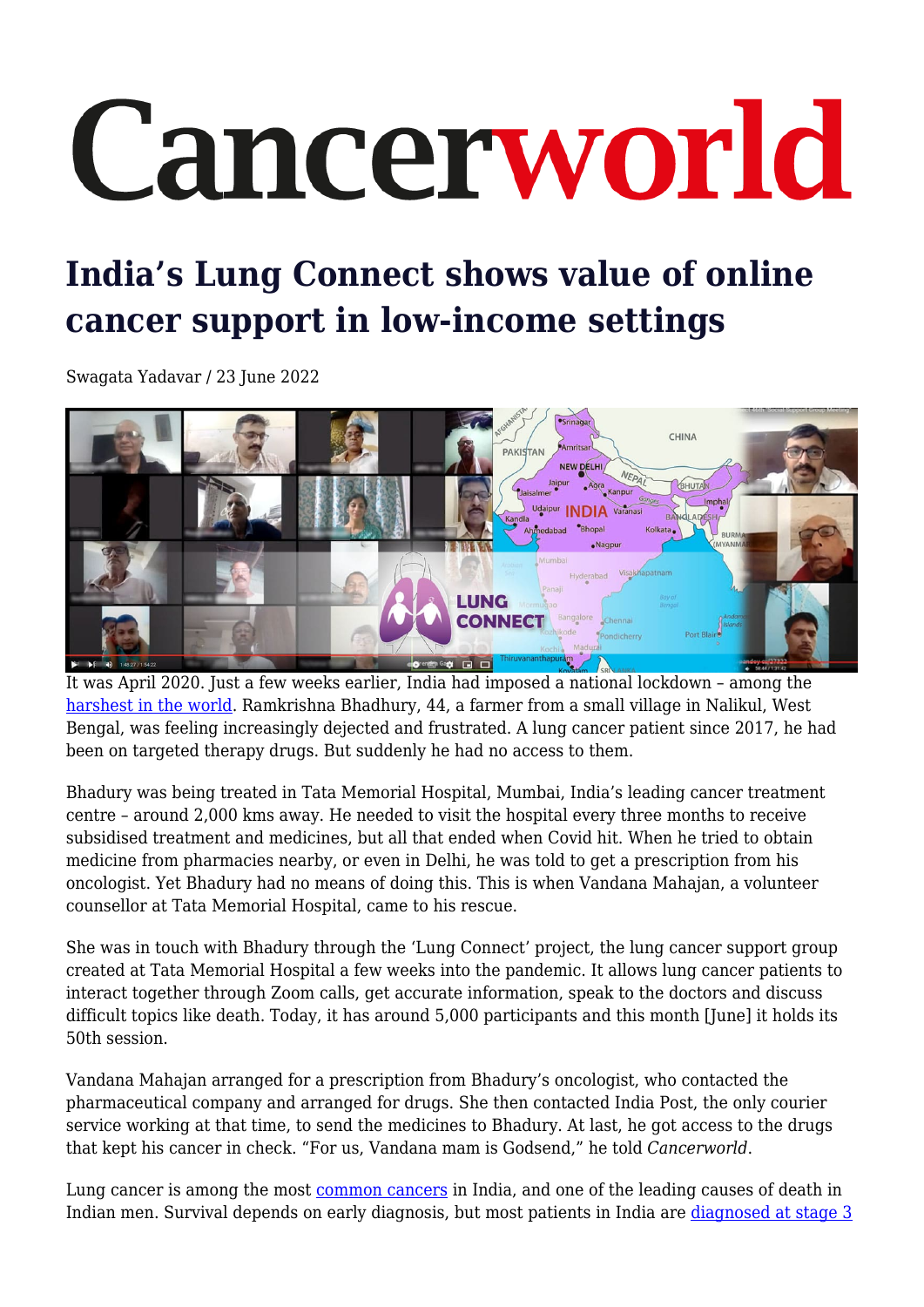[and 4.](https://ascopubs.org/doi/abs/10.1200/jgo.18.35000) They often spend months seeking treatment from different doctors before being correctly diagnosed, and then may have to travel [thousands of kilometres](https://archive.cancerworld.net/spotlight-on/on-a-mumbai-street-aspiring-soldier-endures-indias-cancer-care-crisis/) for treatment at one of India's few tertiary-care cancer centres. Finding affordable housing near the centres, funding treatment, and often communicating in a different language, can all be difficult.

## "They talk about side-effects of the drugs and what helps. This information is very powerful"

Patient resources like cancer support groups are rarely available in low-income countries such as India. That is why the Lung Connect initiative is so innovative.

The sessions are conducted twice a month in Hindi, the language understood by most patients. Patients read out their file numbers, the oncologist examines their disease history and current complaints, and then offers advice – often prescribing medicines to manage side effects or referring patients to local hospitals if symptoms are severe. This means patients do not have to rush all the way to Mumbai to address complications. "This saves the patient a lot of time and money, and also reduces the burden on us," says Ajay Singh, Assistant Professor of Medical Oncology at Tata Memorial Hospital.

Lung Connect sessions usually also have a section where an oncologist or nutritionist gives information about how to cope with cancer and its side-effects. Time is often devoted to learning yoga, interacting with each other and singing songs.

At first, the aim was to help patients who couldn't get to the hospital and ensure they had their medicines on time. "Now these sessions are giving lung patients hope as they see patients who are living with the disease for seven or eight years," says Sanjeev Sharma, a patient advocate and Director of Lung Connect. "They talk about side-effects of the drugs and what helps. This information is very powerful."

This is the first online platform in India where cancer patients and caregivers share information, according to Kumar Prabhash, Professor and Head of Medical Oncology at Tata Memorial Hospital.

## "We tell each other that it's a good thing we know about our diagnosis. Now that we are alive, we have to live well"

Mumbai resident Vikas Hawaldar, 54, never smoked or drank but was diagnosed with stage 4 lung cancer in January 2020. He joined the Lung Connect group through the WhatsApp group created by Tata Memorial counsellors. Soon, he started taking yoga sessions in the group and teaching lung exercises. He says it's heartening to see patients from across the country, some joining the call from their beds. "We keep each other's spirits up," he says. "So many healthy people died during Covid. We tell each other that it's a good thing we know about our diagnosis. Now that we are alive, we have to live well."

The majority of lung cancer patients in the group are on palliative treatment. "I talk to them about the importance of pain relief and have connected many of them to local palliative care centres, and